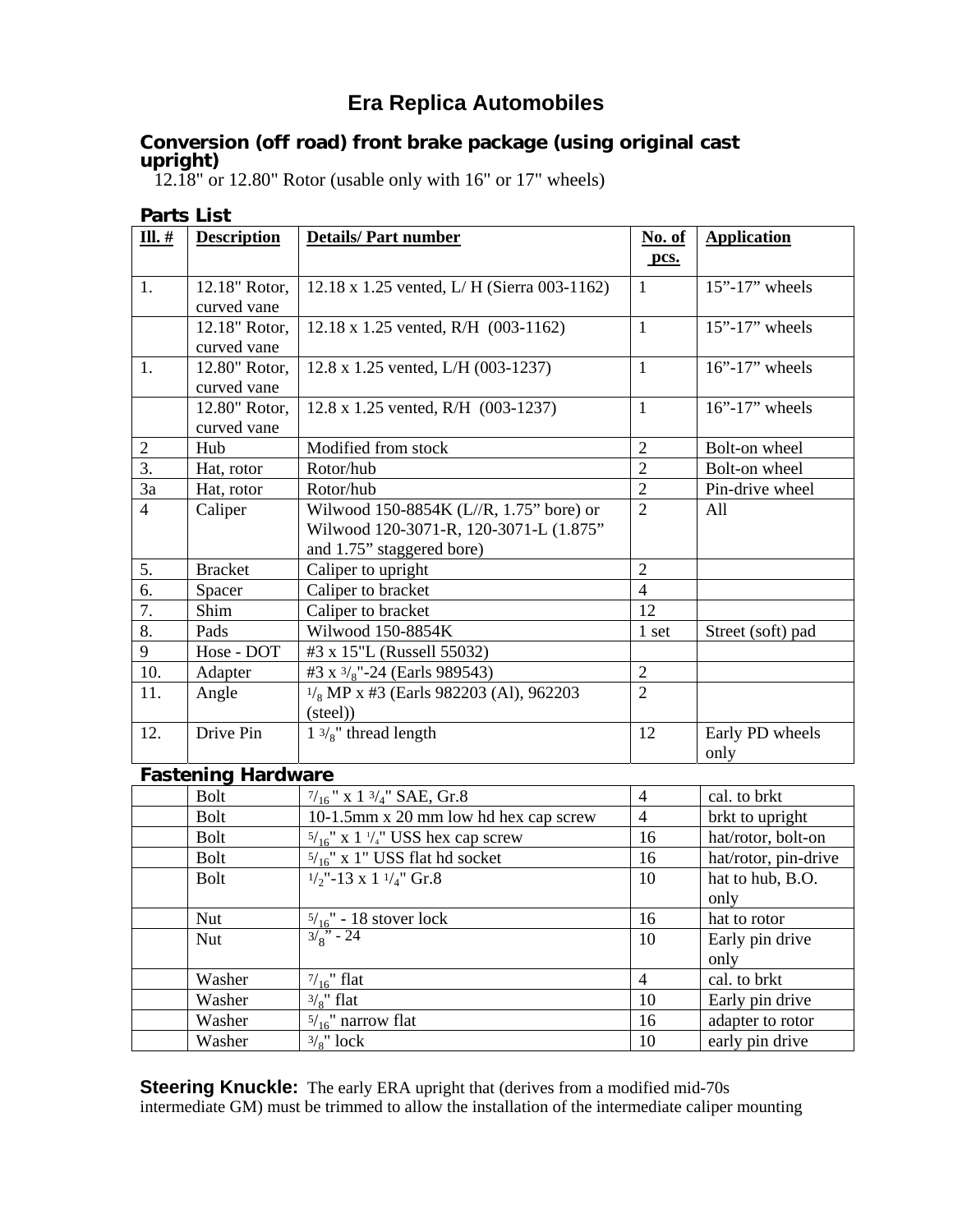bracket. *Later ERAs have a universal upright that uses an intermediate caliper mounting bracket that only needs a new adapter. Assembly is shown in the standard manual.*

## **Upright Modifications:**

Cut the original caliper mounting ears off the upright (see illustration on the next page) with an oxy-acetylene cutting torch. The template shows the approximate areas that must be removed to clear the mounting ears. Flip the template over for the opposite side. Finish off the cut areas with a grinder. Before you paint your upright, check the fit of the bracket and caliper.

The new caliper mounting brackets are bolted to the upper and rear holes that were originally used to mount the dust shield. Enlarged the holes with a  $21/64$ " drill. Tap to a depth of 1" to accept the M10 x 1.5 x 25mm metric bolts (supplied.)

Hubs, pin-drive wheels: Bolt on the hats and rotors as shown. Note that the rotors are handed. The rotation direction is indicated by the arrow on the backside.

**Hubs, bolt-on wheels:** The rotor portion must be machined off the stock hubs. Mounting holes for the rotor adapter drilled and tapped. See the appropriate illustration below.

*After assembling the rotors, hats, hubs and bearing races, have the rotors trued by a automotive machine or brake shop.*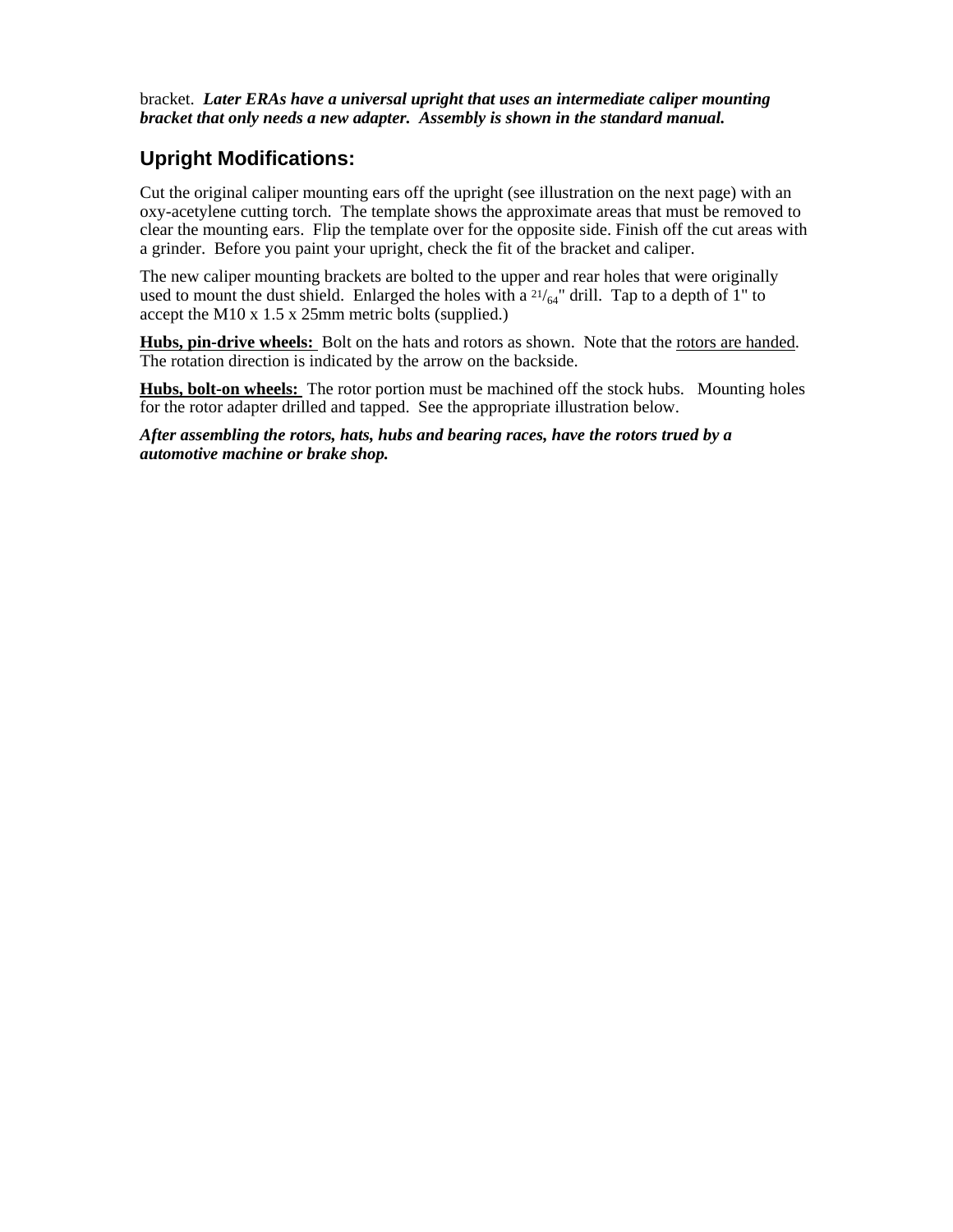